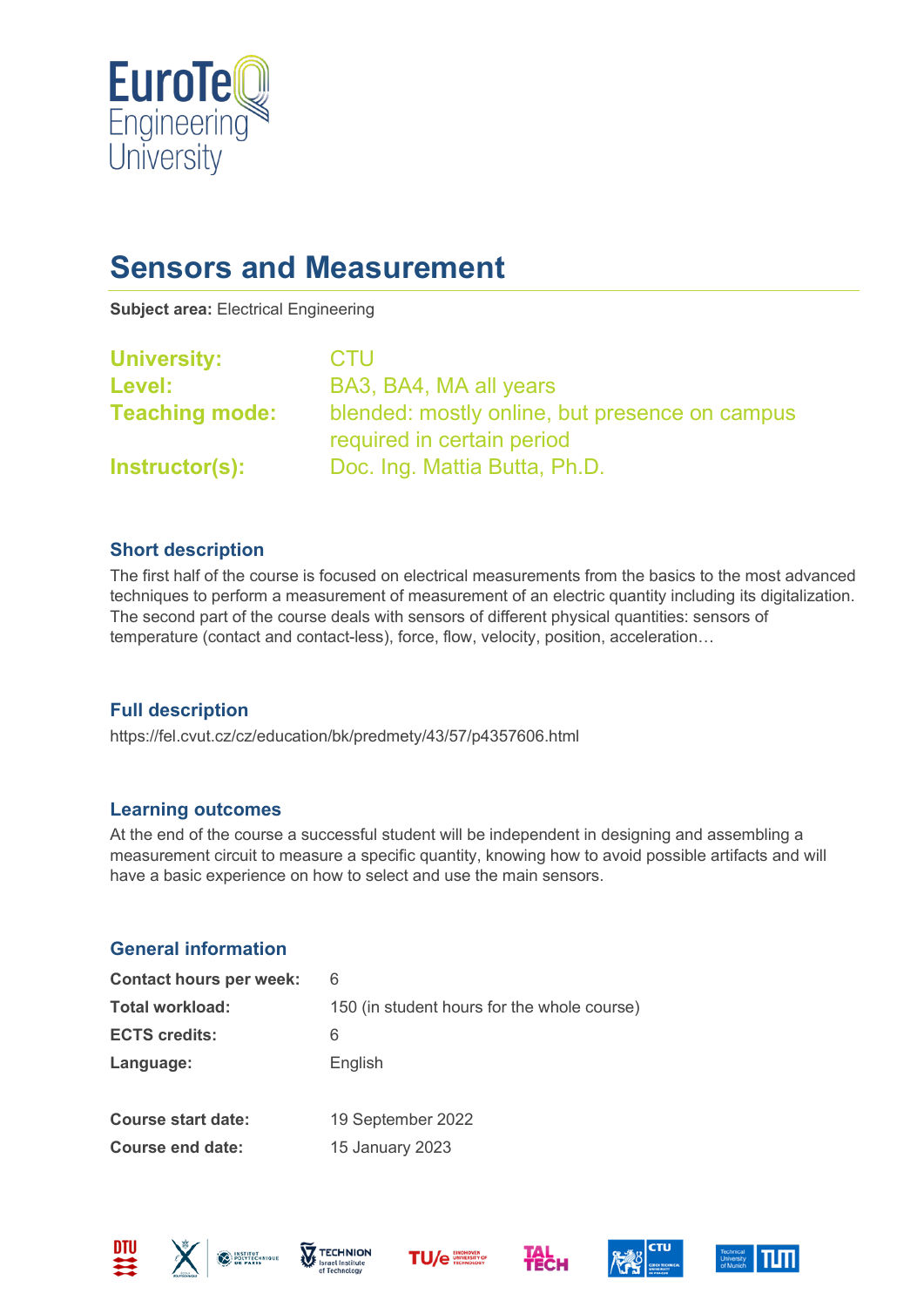

| Add. info about start date:      | Start course date refers to start of the semester at CTU. Schedules will be<br>available 1-2 weeks before semester starts. Lectures are taken place from<br>19.9.2022 until 15.1.2023. Examination period from 16.1.2023 until<br>19.2.2023.                                                                                                                       |  |
|----------------------------------|--------------------------------------------------------------------------------------------------------------------------------------------------------------------------------------------------------------------------------------------------------------------------------------------------------------------------------------------------------------------|--|
| <b>Weekly teaching day/time:</b> |                                                                                                                                                                                                                                                                                                                                                                    |  |
| Time zone:                       | CET (Denmark, Germany, France, Netherlands, Switzerland, Czech<br>Republic)                                                                                                                                                                                                                                                                                        |  |
| <b>Further information:</b>      | Lessons are recorded and available on YouTube.                                                                                                                                                                                                                                                                                                                     |  |
|                                  | IMPORTANT: students will be required to visit our Faculty in Prague for<br>an intensive in-person 4 day training in the laboratory, where the students<br>will perform all the laboratory tasks prescribed by the syllabus (see link<br>above).                                                                                                                    |  |
|                                  | These labs are mandatory and must be attended in order to obtain the<br>assessment necessary to take part to the final exam.                                                                                                                                                                                                                                       |  |
| <b>Prerequisites:</b>            | The student should know very well the basics of electric circuits and have<br>strong foundations of physics.                                                                                                                                                                                                                                                       |  |
| <b>Activities and methods:</b>   | Lectures, Lab-work, Exercises                                                                                                                                                                                                                                                                                                                                      |  |
| <b>Presence on campus:</b>       | students will be required to visit our Faculty in Prague for an intensive in-<br>person 4 day training in the laboratory, where the students will perform all<br>the laboratory tasks prescribed by the syllabus (see link above). These<br>labs are mandatory and must be attended in order to obtain the<br>assessment necessary to take part to the final exam. |  |

| <b>Final examination</b>     |                                                                                                                                                                                                                                                        |
|------------------------------|--------------------------------------------------------------------------------------------------------------------------------------------------------------------------------------------------------------------------------------------------------|
| Form:                        | oral                                                                                                                                                                                                                                                   |
| Date:                        |                                                                                                                                                                                                                                                        |
| Location/format:             | on campus of home institution and, in special cases, online                                                                                                                                                                                            |
| <b>Re-sit possibility:</b>   | <b>ves</b>                                                                                                                                                                                                                                             |
| <b>Transcript available:</b> | end of semester                                                                                                                                                                                                                                        |
| Add. info/requirements:      | Lessons are recorded and available on YouTube.                                                                                                                                                                                                         |
|                              | <b>IMPORTANT:</b> students will be required to visit our Faculty in Prague for<br>an intensive in-person 4 day training in the laboratory, where the students<br>will perform all the laboratory tasks prescribed by the syllabus (see link<br>above). |

These labs are mandatory and must be attended in order to obtain the assessment necessary to take part to the final exam.